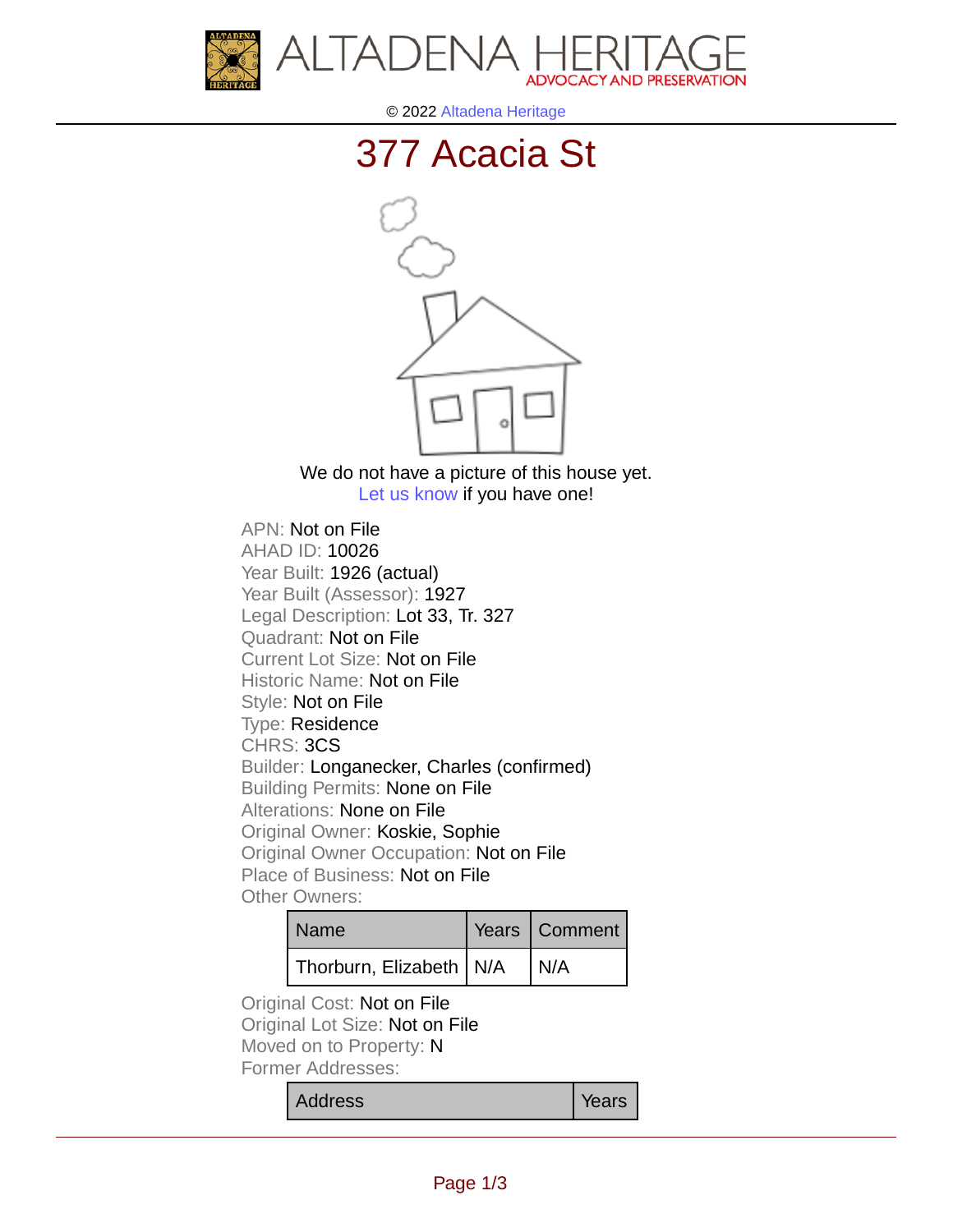

© 2022 [Altadena Heritage](http://altadenaheritage.org/)

## [377 Acacia St](ahad.altadenaheritagepdb.org/properties/10026)

381 Acacia Altadena, CA 91001 1926